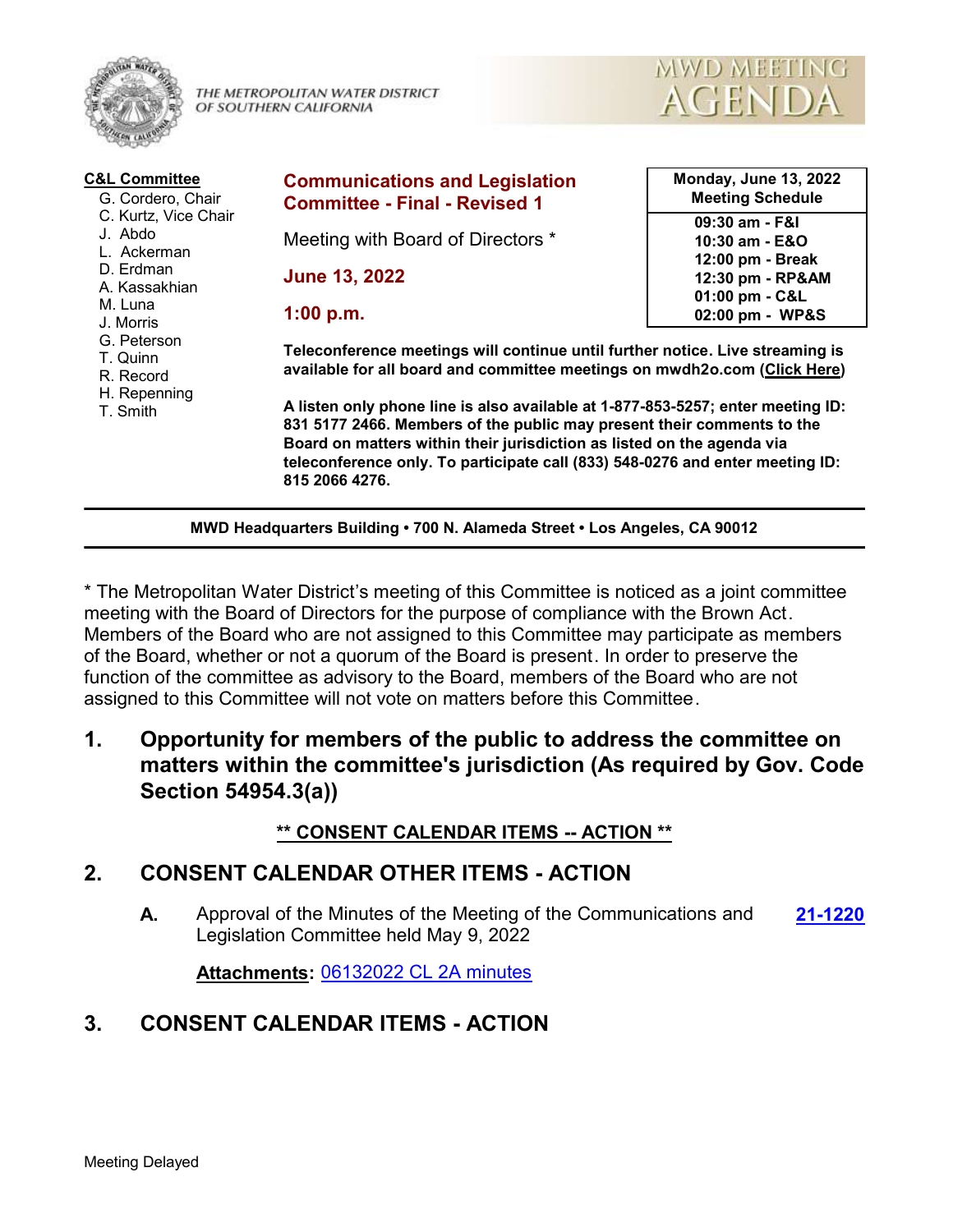#### **Communications and Legislation Committee <b>Account 2018** 10:45 10:47 June 13, 2022

Page 2

**7-8** Legislative Placeholder on SB 480 (Stern): Metropolitan Water **[21-1198](http://mwdh2o.legistar.com/gateway.aspx?m=l&id=/matter.aspx?key=2290)** District of Southern California: rules: inappropriate conduct; the General Manager has determined that the proposed action is exempt or otherwise not subject to CEQA. [ITEM WITHDRAWN]

#### **\*\* END OF CONSENT CALENDAR ITEMS \*\***

#### **4. OTHER BOARD ITEMS - ACTION**

**NONE** 

#### **5. BOARD INFORMATION ITEMS**

NONE

#### **6. COMMITTEE ITEMS**

|    | а. | <b>Inspection Trip Update</b>                   | 21-1221 |  |
|----|----|-------------------------------------------------|---------|--|
|    |    | Attachments: 06132022 CL 6a Presentation        |         |  |
|    | b. | Report on activities from Washington, D.C.      | 21-1223 |  |
|    |    | <b>Attachments: 06132022 CL 6b Presentation</b> |         |  |
|    |    | 06132022 CL 6b Report.pdf                       |         |  |
|    | c. | Report on activities from Sacramento            | 21-1222 |  |
|    |    | Attachments: 06132022 CL 6c Report.pdf          |         |  |
| 7. |    | <b>MANAGEMENT REPORTS</b>                       |         |  |
|    | a. | External Affairs Management Report              | 21-1224 |  |
|    |    | <b>Attachments: 06132022 CL 7a Presentation</b> |         |  |
| 8. |    | <b>FOLLOW-UP ITEMS</b>                          |         |  |
|    |    |                                                 |         |  |

NONE

### **9. FUTURE AGENDA ITEMS**

**10. ADJOURNMENT**